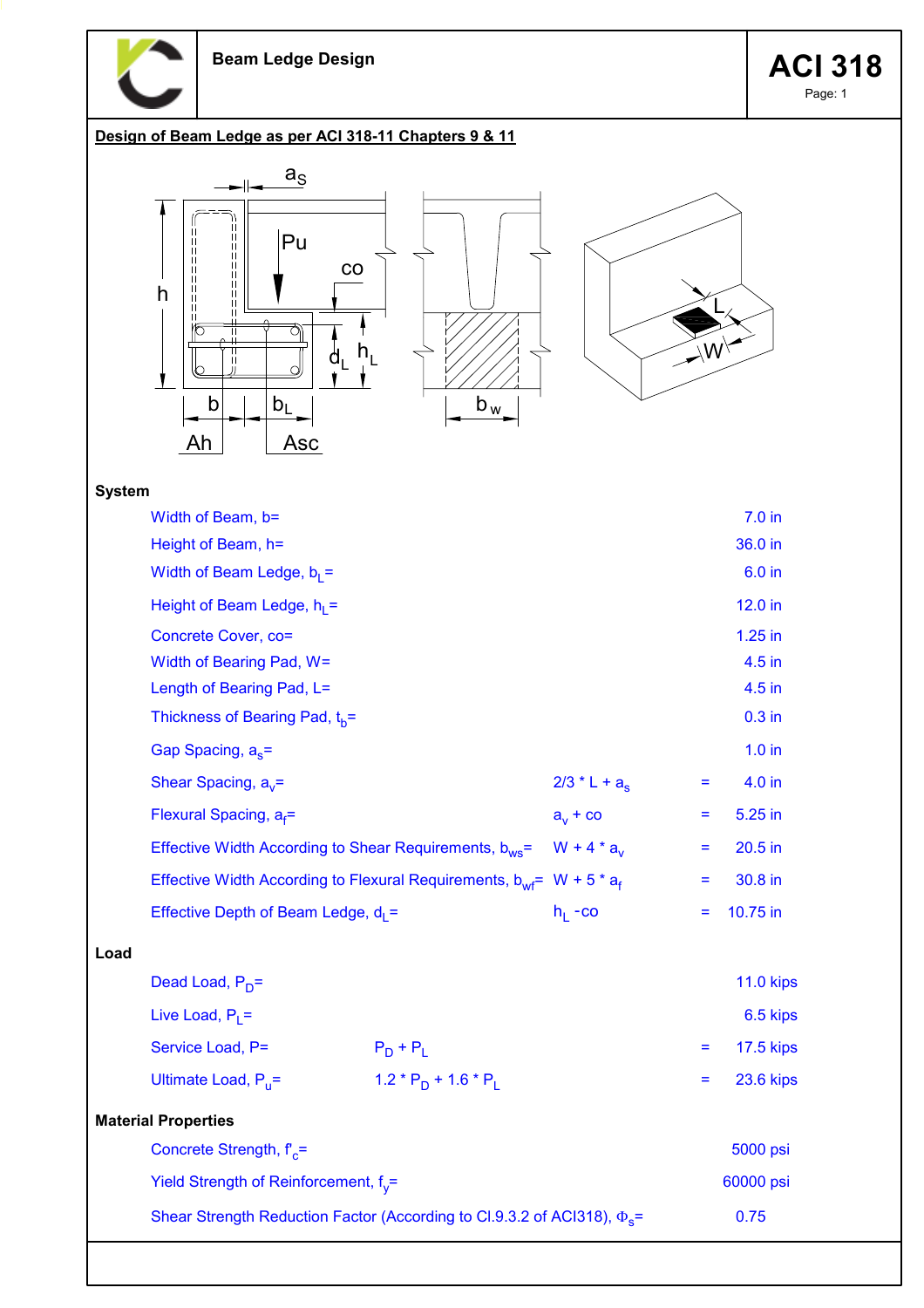T

|                        |                                                                                       |                                                                                          |          | Page: 2                          |  |  |
|------------------------|---------------------------------------------------------------------------------------|------------------------------------------------------------------------------------------|----------|----------------------------------|--|--|
|                        |                                                                                       | Bearing Strength Reduction Factor (According to Cl.9.3.2 of ACl318), $\Phi_b$ =          |          | 0.65                             |  |  |
|                        | Modification Factor for Lightweight Concrete, λ=                                      |                                                                                          |          | 1.00                             |  |  |
|                        |                                                                                       | Friction Factor (According to Cl.11.6.4.3 of ACl318), $\mu$ = 1.4* $\lambda$             | Ξ        | 1.40                             |  |  |
|                        | Maximum Service Load for Bearing Pads, q=                                             |                                                                                          |          | 1000 psi                         |  |  |
|                        | <b>Check Bearing Plate Dimension</b>                                                  |                                                                                          |          |                                  |  |  |
|                        | Capacity of Bearing Plate, $B_p = W * L * q / 1000$                                   |                                                                                          | Ξ        | 20.25 kips                       |  |  |
|                        | <b>Check Validity=</b>                                                                | IF(B <sub>p</sub> >P;"Valid";"Increase Dimension")                                       | =        | Valid                            |  |  |
|                        | <b>Check Concrete Bearing Strength</b>                                                |                                                                                          |          |                                  |  |  |
|                        |                                                                                       | Bearing Strength of Concrete, $\Phi P_{nb} = \Phi_b * 0.85 * f_c * L * W / 1000$         | =        | 55.9 kips                        |  |  |
|                        | <b>Check Validity=</b>                                                                | IF( $\Phi P_{\text{nh}}$ >Pu;"Valid";"Invalid")                                          |          | Valid                            |  |  |
|                        | <b>Check Maximum Nominal Shear-Transfer by Effective Section</b>                      |                                                                                          |          |                                  |  |  |
|                        |                                                                                       | Nominal Shear by Effective Section (According to Cl.11.9.3.2.1 of ACI318),               |          |                                  |  |  |
| $V_{n1}$ =             |                                                                                       | $0.2 * f_c * b_{ws} * d_1$ /1000                                                         | Ξ        | 220.4 kips                       |  |  |
| $V_{n2}$ =             |                                                                                       | $(480 + 0.08 * fc) * bws * d1$ /1000                                                     | Ξ        | <b>193.9 kips</b>                |  |  |
| $V_{n3}$ =             |                                                                                       | 1600 * b <sub>ws</sub> * d <sub>1</sub> /1000                                            | Ξ        | 352.6 kips                       |  |  |
| $\Phi V_n =$           |                                                                                       | $\Phi_{\rm s}$ * MIN(V <sub>n1</sub> ; V <sub>n2</sub> ; V <sub>n3</sub> )               |          | 145.4 kips                       |  |  |
|                        | <b>Check Validity=</b>                                                                | IF( $\Phi V_n > P_n$ ; "Valid"; "Increase Dimension")                                    | Ξ        | Valid                            |  |  |
|                        | Determine Shear Friction Reinforcement (A <sub>vf</sub> )                             |                                                                                          |          |                                  |  |  |
|                        |                                                                                       | Required Reinforcement for Shear Friction (According to Cl.11.6.4.1 of ACI318),          |          |                                  |  |  |
| $A_{\rm vf}$ =         |                                                                                       | $P_{\rm u}$ * 1000 / ( $\Phi_{\rm s}$ * f <sub>v</sub> * $\mu$ )                         | Ξ        | $0.37$ in <sup>2</sup> per bws   |  |  |
|                        | Determine Direct Tension Reinforcement (A <sub>n</sub> )                              |                                                                                          |          |                                  |  |  |
|                        |                                                                                       | Required Reinforcement for Direct Tension (According to Cl.11.8.3.4 of ACI318),          |          |                                  |  |  |
| $A_n =$                |                                                                                       | $0.2 * P_u * 1000 / (\Phi_s * f_v)$                                                      | Ξ        | $0.10$ in <sup>2</sup> per bwf   |  |  |
|                        | Determine Flexural Reinforcement (Af)                                                 |                                                                                          |          |                                  |  |  |
| $M_{\rm H}$ =          |                                                                                       | $P_{11}$ * $a_f$ + 0.2 * $P_{11}$ * (h <sub>1</sub> - d <sub>1</sub> )                   |          | 129.8 kip*in                     |  |  |
|                        |                                                                                       | Required Reinforcement for Flexural (According to Cl.11.8.3.3 of ACI318),                |          |                                  |  |  |
| $A_f =$                |                                                                                       | $M_{\rm H}$ * 1000 / ( $\Phi_{\rm s}$ * $f_{\rm v}$ * 0.8 * d <sub>1</sub> )             | $\equiv$ | 0.34 in <sup>2</sup> per bwf     |  |  |
|                        | Determine Primary Tension Reinforcement (A <sub>sc</sub> )                            |                                                                                          |          |                                  |  |  |
|                        |                                                                                       | Required Area of Reinforcement for Primary Tension (According to Cl.11.8.3.5 of ACI318), |          |                                  |  |  |
| $A_{\rm sc}$ =         |                                                                                       | MAX (2/3 * $A_{vf}$ / $b_{ws}$ + $A_n$ / $b_{wf}$ ; $A_f/b_{wf}$ + $A_n/b_{wf}$ )        |          | = $0.015$ in <sup>2</sup> per in |  |  |
|                        | Minimum Area of Reinforcement for Primary Tension (According to Cl.11.8.5 of ACI318), |                                                                                          |          |                                  |  |  |
| $A_{\text{sc\_min}}$ = |                                                                                       | $0.04 * f_c / f_v * d_l$                                                                 |          | $0.036$ in <sup>2</sup> per in   |  |  |
| $A_{\text{sc\_req}} =$ |                                                                                       | $MAX (Asc; Asc min)$                                                                     | Ξ        | $0.036$ in <sup>2</sup> per in   |  |  |
|                        |                                                                                       |                                                                                          |          |                                  |  |  |